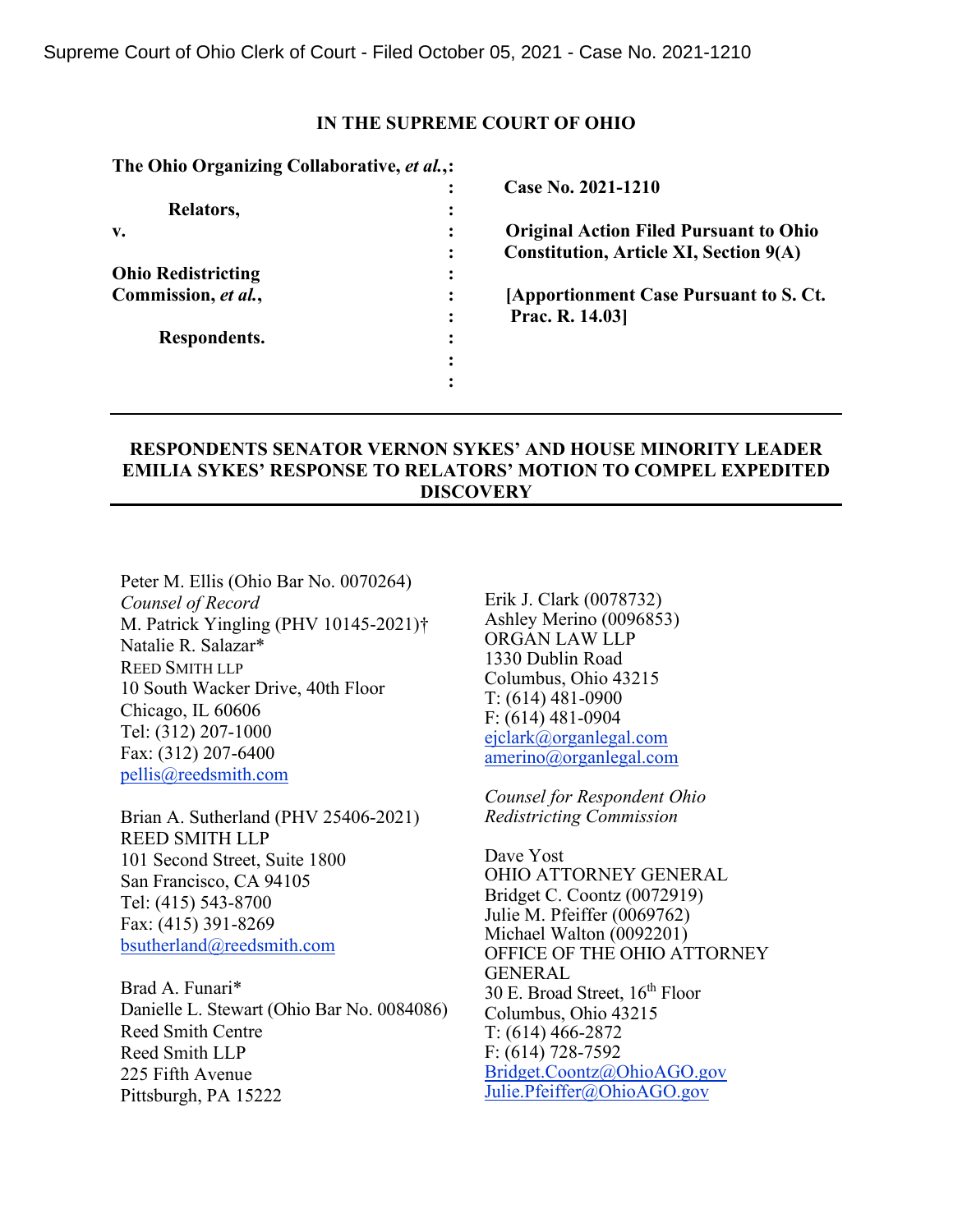Tel: 412-288-4583 Fax: 412-288-3063 [dstewart@reedsmith.com](mailto:dstewart@reedsmith.com)

Ben R. Fliegel\* REED SMITH LLP 355 South Grand Avenue, Suite 2900 Los Angeles, CA 90071 Tel: (213) 457-8000 Fax: (213) 457-8080 [bfliegel@reedsmith.com](mailto:bfliegel@reedsmith.com)

Alicia L. Bannon (PHV 25409-2021)\* Yurij Rudensky (PHV 25422-2021)\* Michael Li (PHV 25430-2021)\* Ethan Herenstein\* BRENNAN CENTER FOR JUSTICE AT NYU SCHOOL OF LAW 120 Broadway, Suite 1750 New York, NY 10271 Tel: (646) 292-8310 Fax: (212) 463-7308 [alicia.bannon@nyu.edu](mailto:alicia.bannon@nyu.edu)

*Counsel for Relators*

#### [Michael.Walton@OhioAGO.gov](mailto:Michael.Walton@OhioAGO.gov)

*Counsel for Respondents Ohio Governor Mike DeWine, Ohio Secretary of State Frank LaRose, and Ohio Auditor Keith Faber* 

W. Stuart Dornette (0002955) Beth A. Bryan (0082076) Philip D. Williamson (0097174) TAFT STETTINIUS & HOLLISTER LLP 425 Walnut St., Suite 1800 Cincinnati, Ohio 45202-3957 T: (513) 381-2838 [dornette@taftlaw.com](mailto:dornette@taftlaw.com)  [bryan@taftlaw.com](mailto:bryan@taftlaw.com)  [pwilliamson@taftlaw.com](mailto:pwilliamson@taftlaw.com) 

Phillip J. Strach Thomas A. Farr John E. Branch, III Alyssa M. Riggins NELSON MULLINS RILEY & SCARBOROUGH LLP 4140 Parklake Ave., Suite 200 Raleigh, North Carolina 27612 T: (919) 329-3812 [phil.strach@nelsonmullins.com](mailto:phil.strach@nelsonmullins.com)  [tom.farr@nelsonmullins.com](mailto:tom.farr@nelsonmullins.com)  [john.branch@nelsonmullins.com](mailto:john.branch@nelsonmullins.com)  [alyssa.riggins@nelsonmullins.com](mailto:alyssa.riggins@nelsonmullins.com) 

*Counsel for Respondents Senate President Matt Huffman and House Speaker Robert Cupp* 

Diane Menashe (0070305)\* \*Counsel of Record John Gilligan (0024542) ICE MILLER LLP 250 West Street, Suite 700 Columbus, Ohio 43215 T: (614) 462-6500 F: (614) 222-3468 [Diane.Menashe@icemiller.com](mailto:Diane.Menashe@icemiller.com)  [John.Gilligan@icemiller.com](mailto:John.Gilligan@icemiller.com)

*Counsel for Respondents Senator Vernon Sykes and House Minority Leader Emilia Sykes*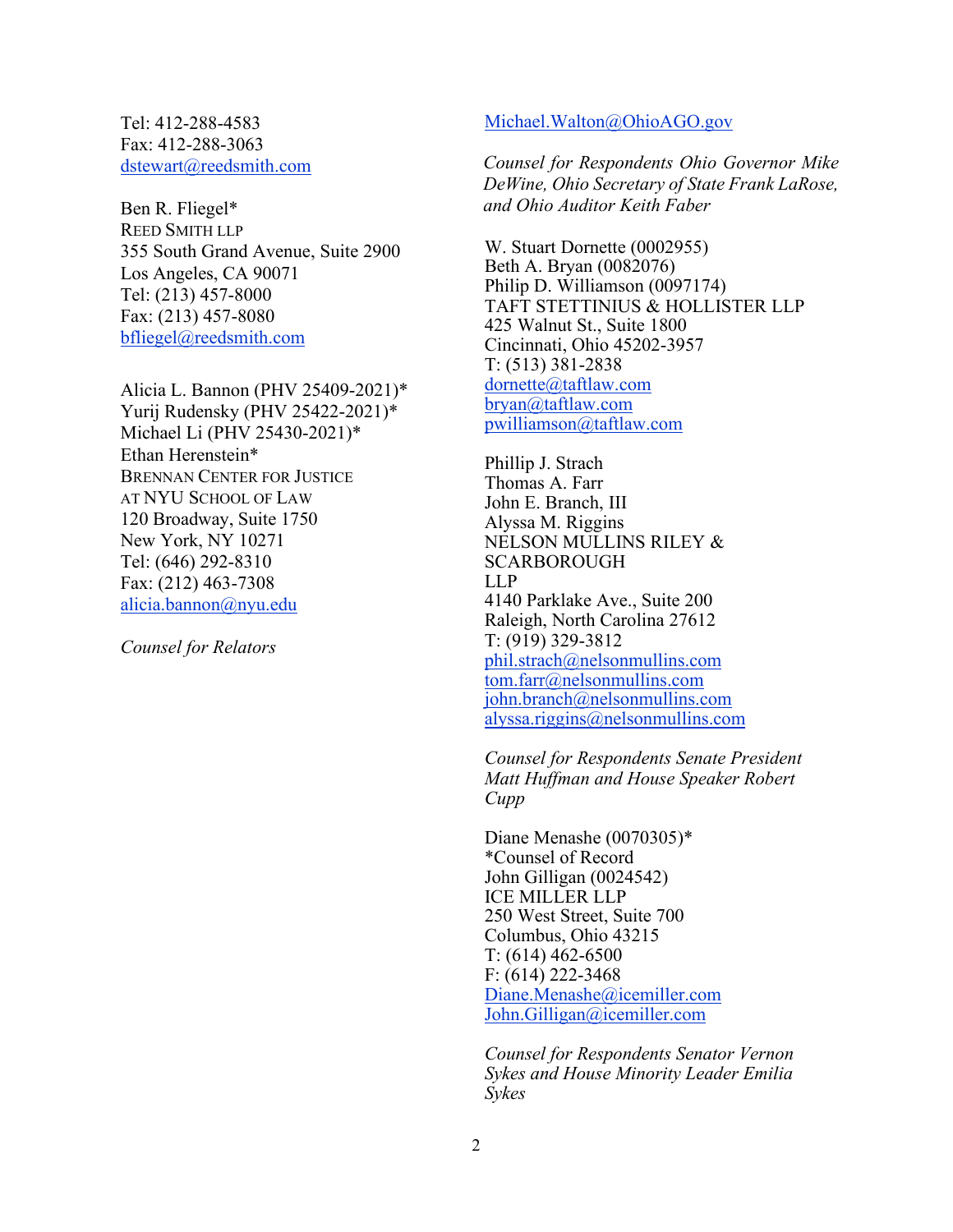Respondents Senator Vernon Sykes and House Minority Leader Emilia Sykes (collectively, "Democratic Respondents") do not oppose Relators' motion for an order compelling expedited discovery for the reasons set forth below.

Respectfully submitted,

## ICE MILLER LLP

*/s/ Diane Menashe* Diane Menashe (0070305) John Gilligan (0024542) ICE MILLER LLP

250 West Street, Suite 700 Columbus, Ohio 43215 [Diane.Menashe@icemiller.com](mailto:Diane.Menashe@icemiller.com)  [John.Gilligan@icemiller.com](mailto:John.Gilligan@icemiller.com)  T: (614) 462-6500 F: (614) 222-3468

*Counsel for Respondents Senator Vernon Sykes and House Minority Leader Emilia Sykes*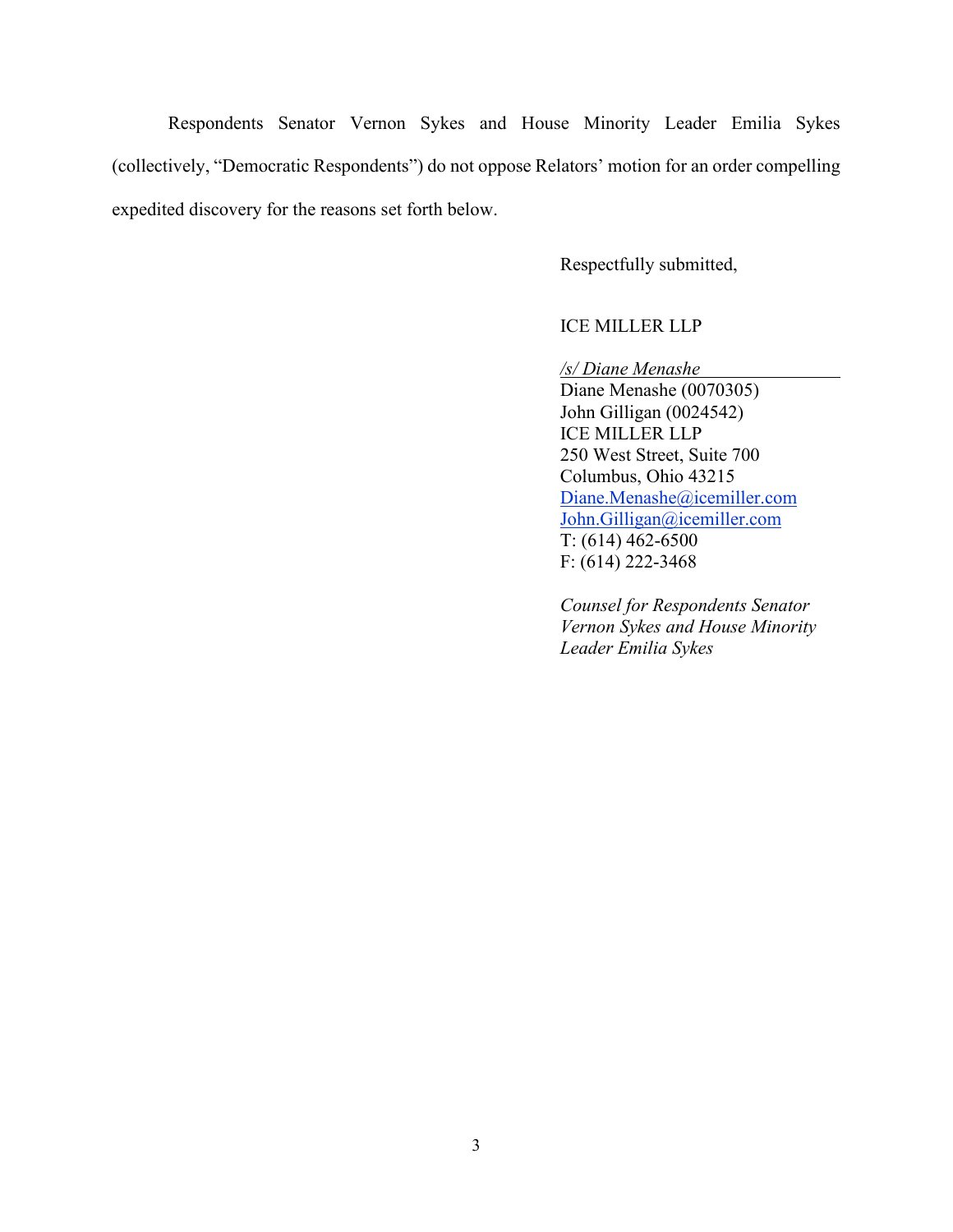#### **MEMORANDUM IN SUPPORT**

Democratic Respondents do not oppose Relators' motion to compel expedited discovery because the information sought is essential for a fair adjudication of this case. The issues in this litigation concern the amended redistricting provision of Article XI of the Ohio Constitution. The Court should have the benefit of as much relevant information as reasonably possible, and gathered in a timely fashion, to help it reach the best decision on these issues. Moreover, although Democratic Respondents are purportedly members of the Ohio Redistricting Commission, they have been systematically shut out of the decision-making process. The only way they too might learn what has been done in the name of the Commission on which they serve as members will be the discovery procedures that the Court can make available in this litigation.

Respectfully submitted,

#### ICE MILLER LLP

*/s/ Diane Menashe*

Diane Menashe (0070305) John Gilligan (0024542) ICE MILLER LLP 250 West Street, Suite 700 Columbus, Ohio 43215 [Diane.Menashe@icemiller.com](mailto:Diane.Menashe@icemiller.com)  [John.Gilligan@icemiller.com](mailto:John.Gilligan@icemiller.com) T: (614) 462-6500 F: (614) 222-3468

*Counsel for Respondents Senator Vernon Sykes and House Minority Leader Emilia Sykes*